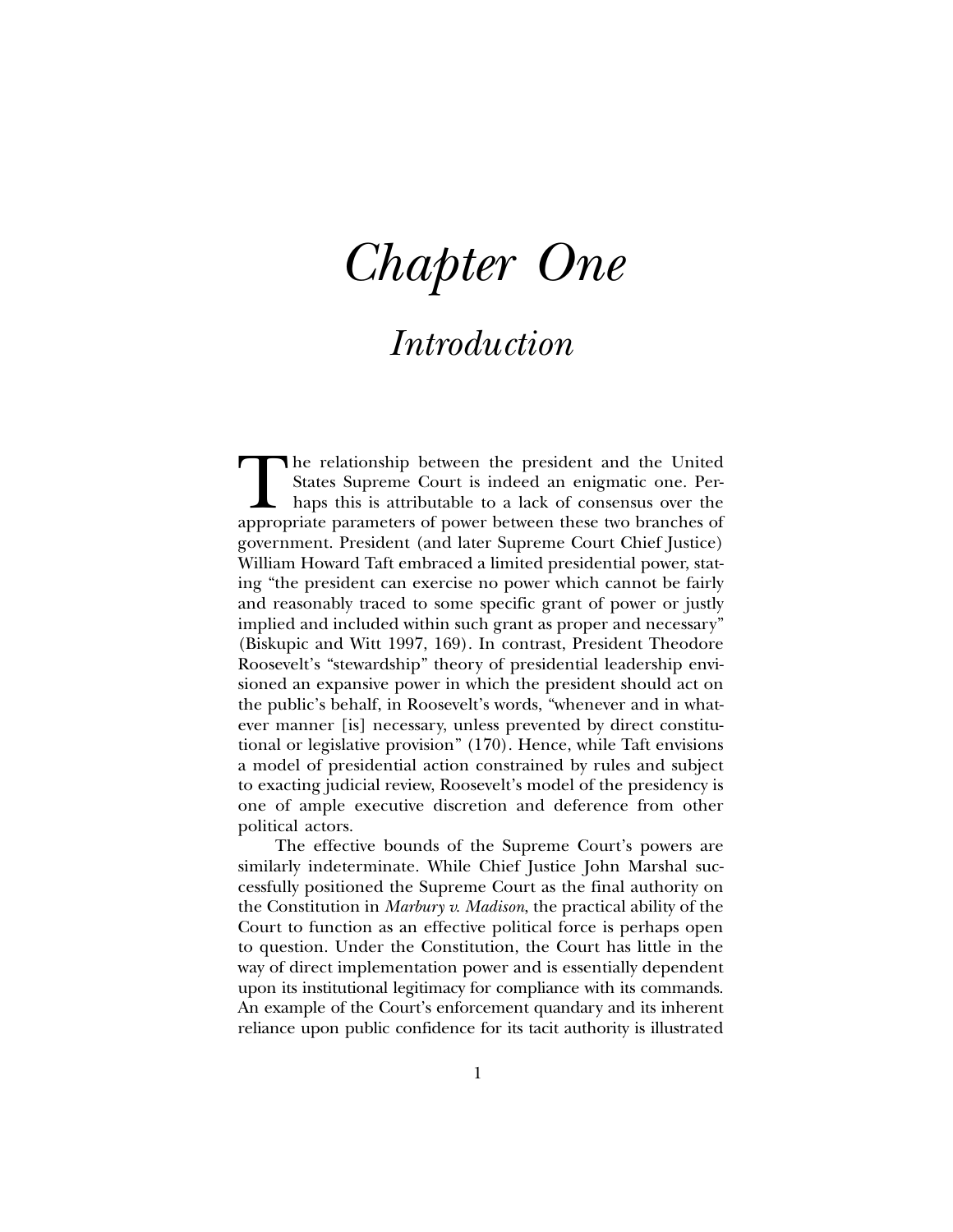by Justice Lewis Powell's retrospective comments (in 1988) concerning the Court's order that President Richard Nixon turn over damaging tapes in *United States v. Nixon*. Powell confided that, "one has to wonder what would have happened if Nixon had said what President Jackson said on one occasion, 'You have your decree, now enforce it.' Of course, there was no way we could have enforced it. We had 50 'police' officers, but Nixon had the First Infantry Division" (Powell 1995, 173). In the end the unpopular and beleaguered executive complied and the Court managed to avoid a potentially serious threat to its institutional authority.

Interaction between the president and the Court does not always involve the president as a direct party before the Court as in *United States v. Nixon*. The president and the Court also interface informally in their confrontations over the direction of American legal policy. Certainly presidents hold convictions on many of the policy areas that the Court rules on. While presidents cannot force justices to vote their way, there are informal means by which they can cast their influence on Supreme Court policy-making. Similarly, Supreme Court justices hold their own ideas about the direction of the policies implemented by the executive's bureaucratic agencies, and they review them on a regular basis in Supreme Court litigation.

In this book I examine the interaction in the modern era between these two primary political institutions, the presidency and the United States Supreme Court. I assay the fortunes of presidents before the United States Supreme Court and provide insights as to what factors may influence presidential success in Supreme Court litigation. Of particular interest is the question of whether presidents' fortunes before the Court are affected by the level of prestige (public approval) that they experience while in office.

Several important political considerations are addressed. Fundamentally, if we assume that presidents wish to effectively assert their influence, then it is important to discern whether, and under what conditions, presidential power can be successfully exercised and afforded deference by other political actors (i.e., the Supreme Court justices). Further, judicial scholars assert that judicial decision making can be explained largely by attitudinal, external, and political determinants. Under the constitutional separation of powers framework, the justices of the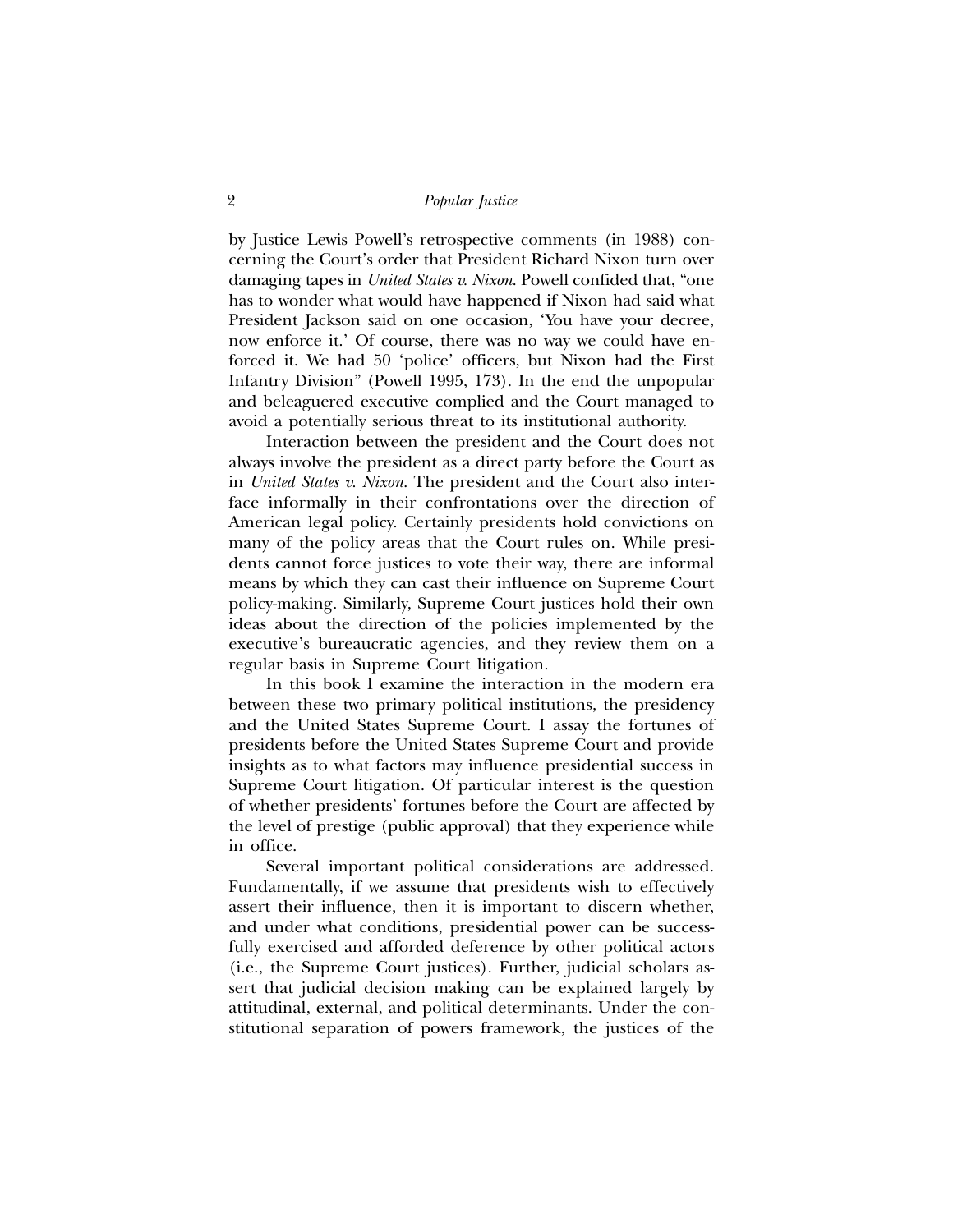#### Introduction 3

Supreme Court may act as either facilitators or inhibitors of presidential power. Thus, it is interesting to evaluate what factors help to explain judicial decision making (for or against the president) in cases concerning presidential power in one form or another. Lastly, a prominent debate within the judicial politics literature concerns whether the Supreme Court acts as a majoritarian or counter-majoritarian institution. Here (chapter 2), I assess whether majoritarian opinion (in this instance, public support for the president) influences Supreme Court justice decision making.

I address the considerations outlined above by testing established theories of presidential political power and judicial decision making from the relevant presidency and judicial politics literature, vis-à-vis political interactions between the president and the Supreme Court. I use these primary theories to help explain presidential fortunes in the Supreme Court in three discrete situations in which the president and Court interact. By examining such theories on president-Court relations across several different contexts, I am able to provide a more generalizable account of presidential power before the Court.

First, I address presidential success with the Court in cases involving the formal constitutional and statutory powers of the president. This section (chapter 3) is inspired by the thoughtful work of Ducat and Dudley (1989a, b), who examined presidential fortunes before the federal district courts in cases concerning the formal constitutional and statutory powers of the executive office. They found that judicial loyalty to the appointing president, case type (foreign vs. domestic), and presidential approval ratings affected presidential outcomes in the federal district courts. I build upon this basic framework to assess the votes of the Supreme Court justices in such "presidential power" cases coming before the Court. In this chapter I assess the impact of presidential prestige (public approval), on justices' support for the president, by considering the president's public approval rating at the time of the relevant event (i.e., when the case comes before the Court). Furthermore, considering the fluctuations in approval that ordinarily occur during presidential administrations, I estimate additionally the effects of intra-administration changes (trends) in presidential approval that occur before the case is decided.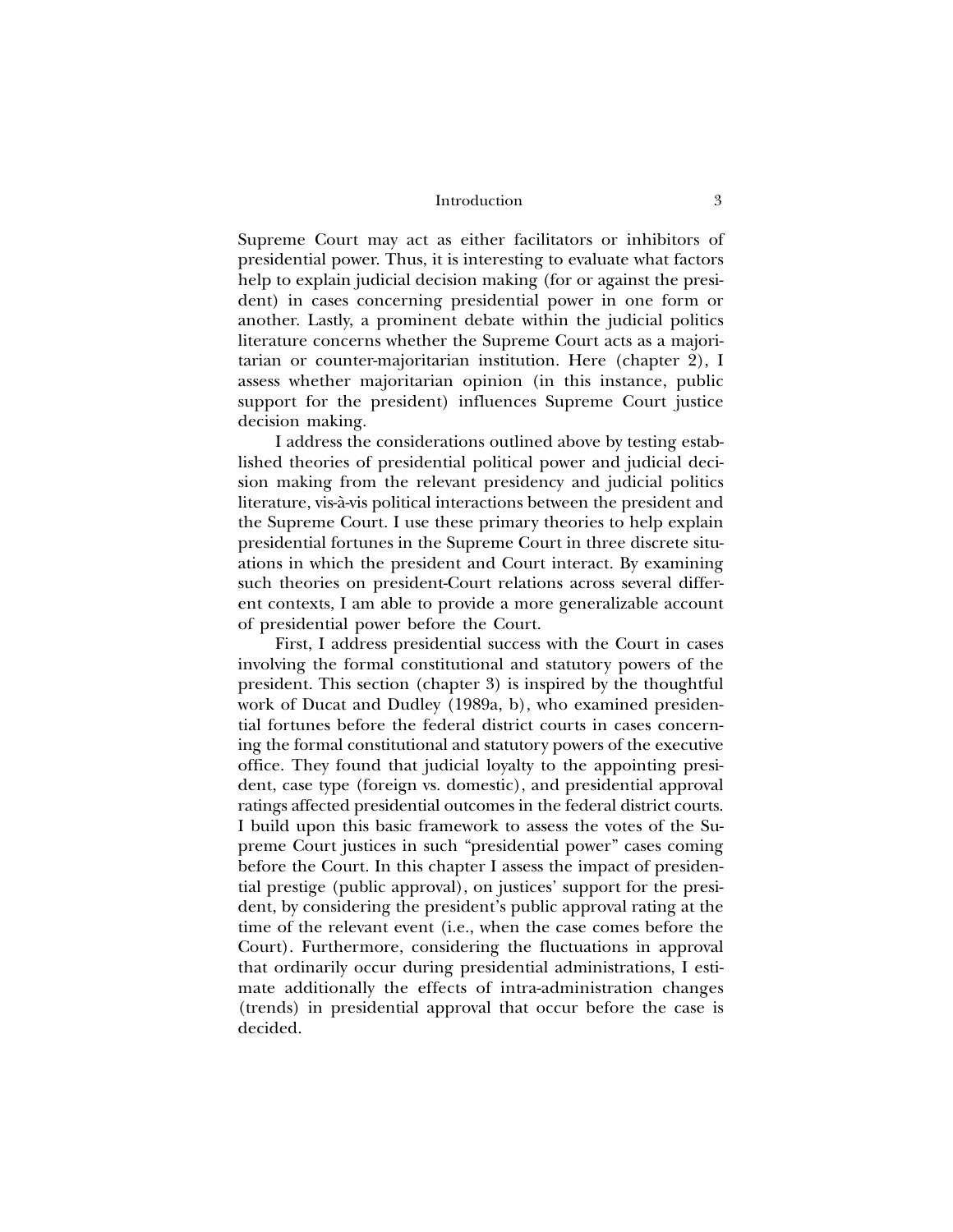### 4 *Popular Justice*

Second, I examine presidential power in the Supreme Court via the federal administrative agencies (chapter 4). Presidential scholars, such as Terry Moe (1991, 1998) and others, have advanced the notion that the federal bureaucracy has become increasingly politicized and has become one of the executive's most valuable tools for implementing his policy preferences. However, as Shapiro (1968) notes, such discourse on the politicization of the federal bureaucracy must take into account the fact that political consternation over partisan-based policy changes in the federal agencies are often resolved in court. While the fortunes of the federal agencies in the Supreme Court have long been a topic of interest for judicial scholars (e.g., Pritchett 1948, Tanenhaus 1960, Canon and Giles 1972, Handberg 1979), few have linked their success levels to presidential politics and none have considered the influence of presidential approval on agency success with the Court. I examine the deference paid to presidents' administrative agencies by Supreme Court justices by assessing the influence of attitudinal, political, and external factors including the impact of presidential prestige.

Third, I look at the ability of presidents to get their substantive policy preferences supported by the Supreme Court justices (chapter 5). By "substantive policy preferences," I mean those substantive policies (e.g., law and order, civil rights, etc.) that the Court's decisions affect, and on which presidents have expressed, in one form or another, opinions or predilections as to preferred case outcomes and judicial policy direction. In order to ascertain whether such expressed preferences are heeded by the justices, it is necessary to develop a method of measuring at least some of the legal policy preferences that presidents seek to effectuate through the Supreme Court. While judicial scholars have traditionally discerned presidential legal policy preferences through anecdotal evidence and party presidential election platforms (see Stidham and Carp 1987), I use an alternative method—presidential policy signaling—to ascertain presidential policy inclinations and priorities. In this chapter I argue that attitudinal, political, and external factors, including presidential public standing, can affect the likelihood that the Supreme Court justices will afford deference to presidents' policy preferences.

There have been numerous assessments of presidential power with regard to the Supreme Court (e.g., Pritchett 1948, Rossiter